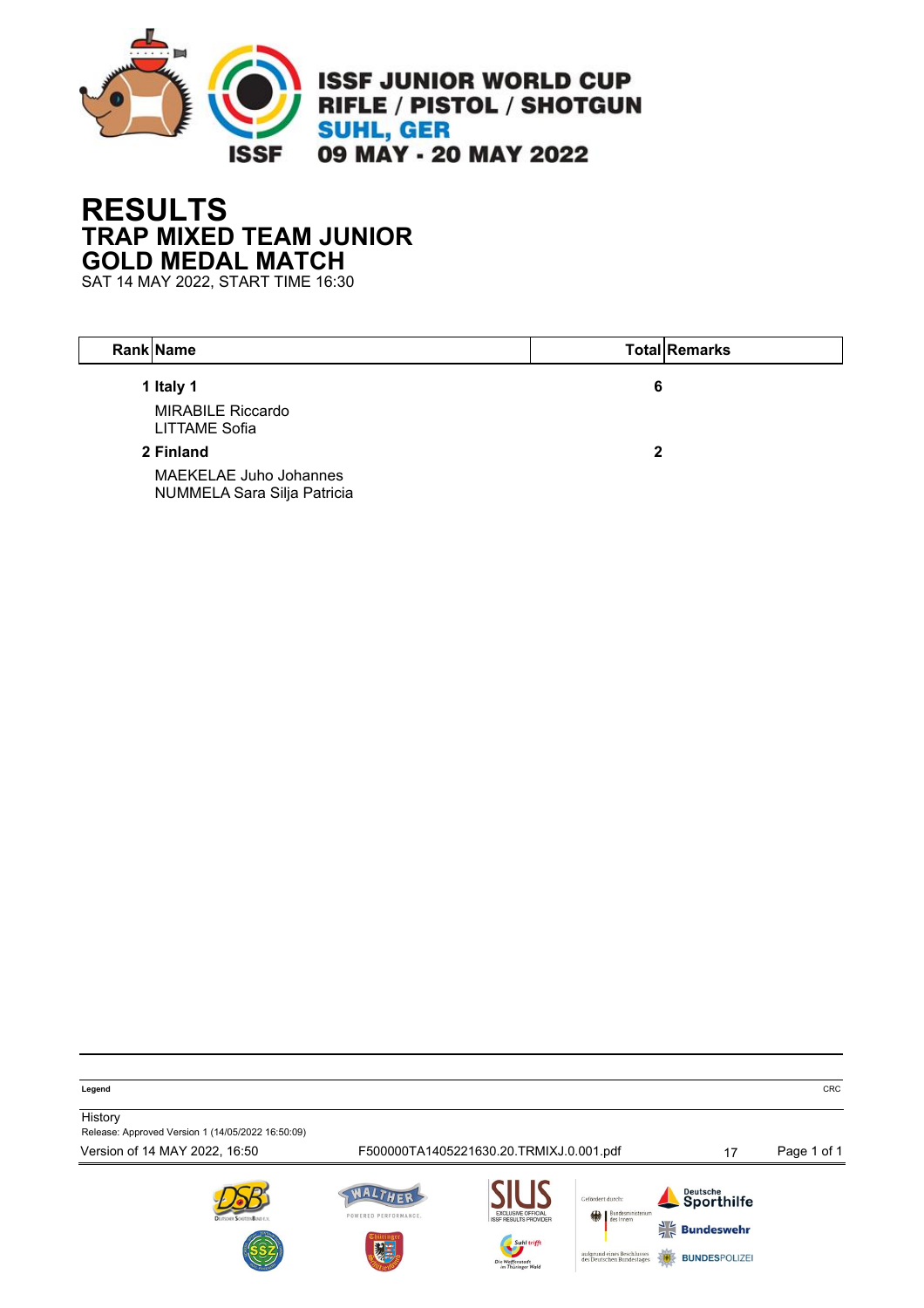

# **RESULTS TRAP MIXED TEAM JUNIOR BRONZE MEDAL 1**

SAT 14 MAY 2022, START TIME 16:00

| <b>Rank Name</b>                               |   | <b>Total Remarks</b> |
|------------------------------------------------|---|----------------------|
| 1 Spain 1                                      | 6 |                      |
| <b>GARCIA Andres</b><br><b>MORCILLO Paula</b>  |   |                      |
| 2 Australia 2                                  | 0 |                      |
| FRENI-LIZZI William<br><b>JONES Renae Mary</b> |   |                      |

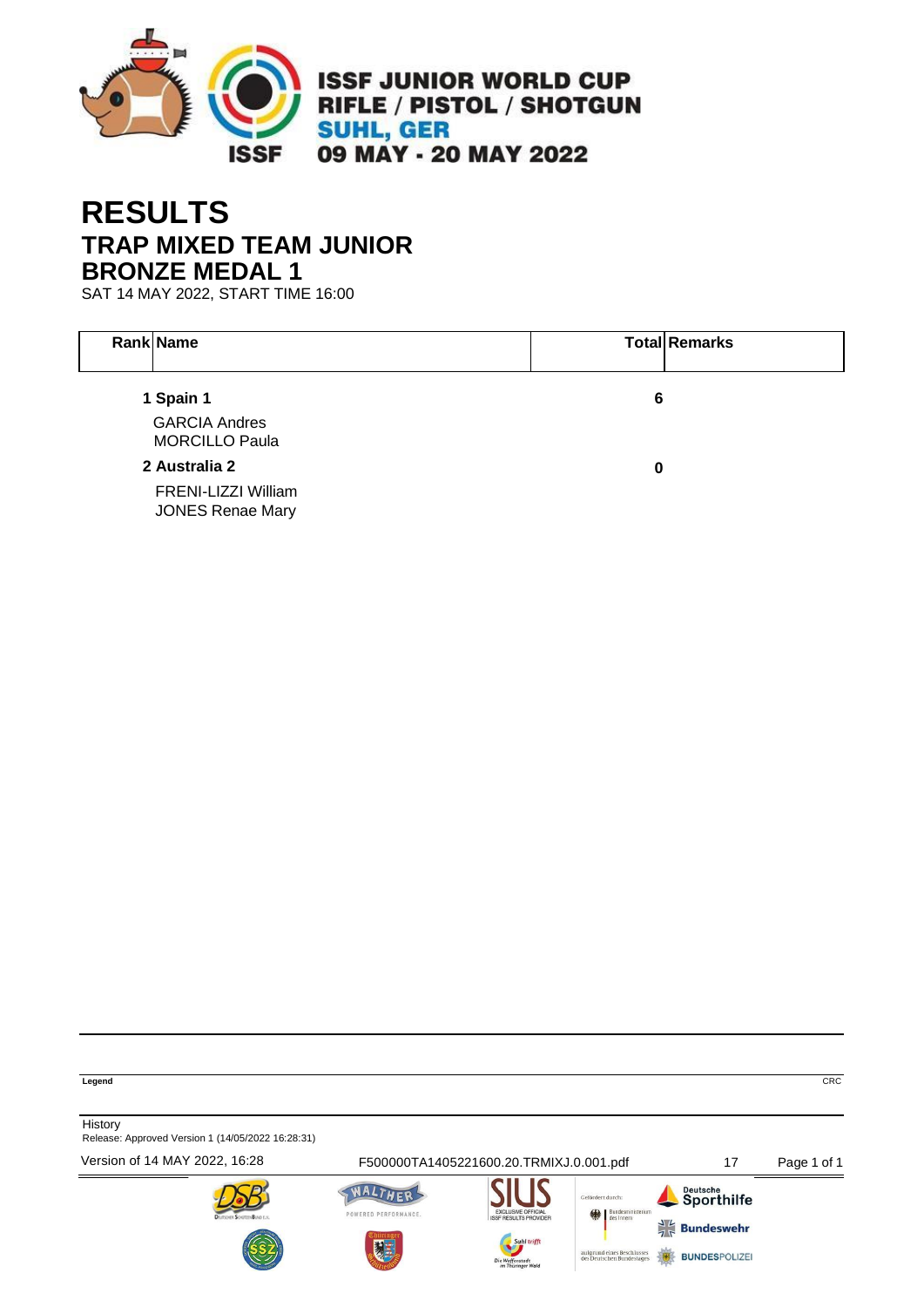

# **RESULTS TRAP MIXED TEAM JUNIOR BRONZE MEDAL MATCH 2**

SAT 14 MAY 2022, START TIME 16:00

| <b>Rank Name</b>                                              |   | <b>Total Remarks</b> |
|---------------------------------------------------------------|---|----------------------|
| 1 Great Britain 2                                             | 7 |                      |
| <b>HYDE Lucas Michael</b><br><b>LUMSDEN Hollie Annie</b>      |   |                      |
| 2 Great Britain 1                                             | 3 |                      |
| <b>BETTS Thomas William</b><br><b>PURSER Madeleine Louise</b> |   |                      |

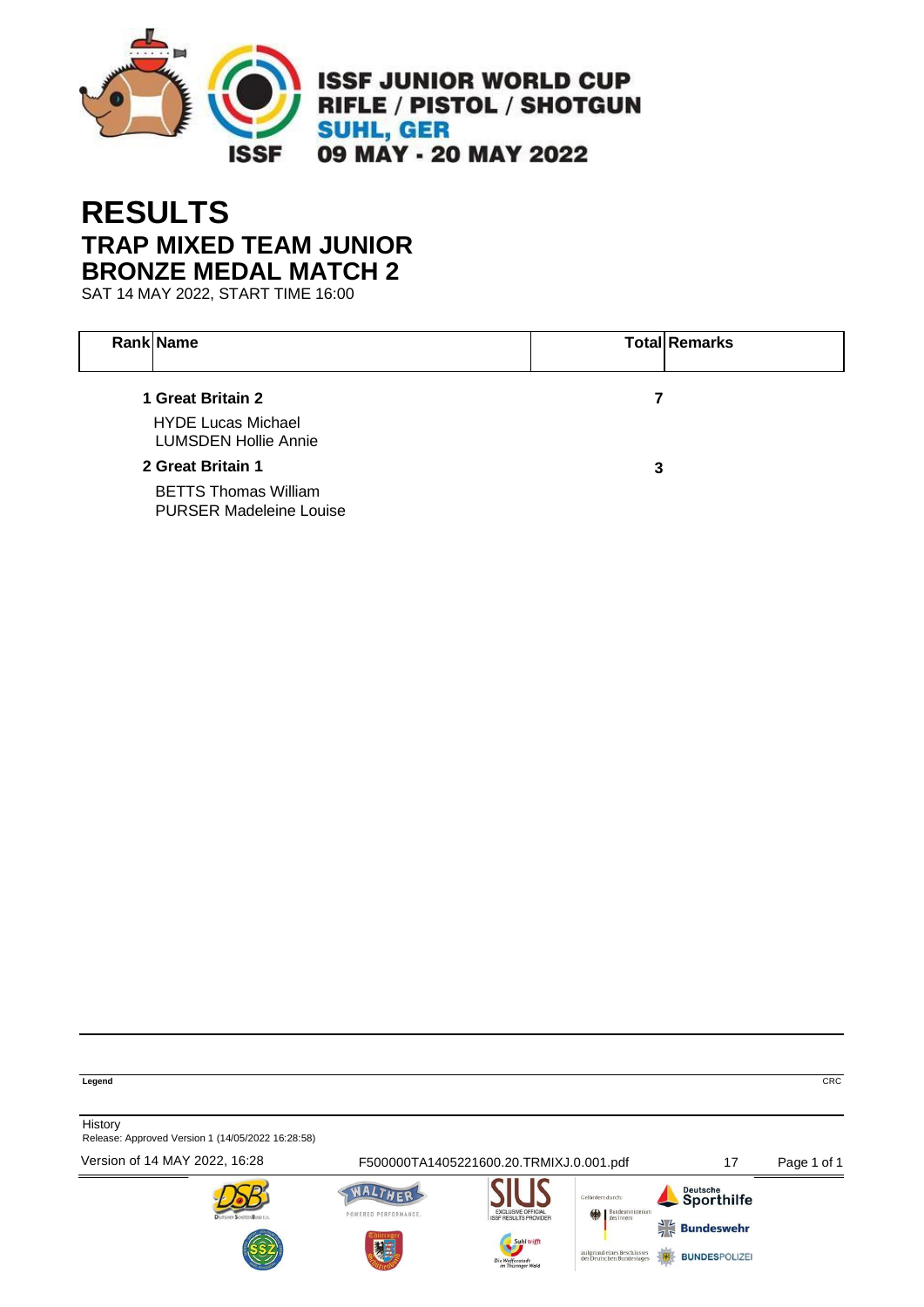

**ISSF JUNIOR WORLD CUP RIFLE / PISTOL / SHOTGUN SUHL, GER** 09 MAY - 20 MAY 2022

#### **RESULTS TRAP MIXED TEAM JUNIOR QUALIFICATION**

SAT 14 MAY 2022, START TIME 09:00

| <b>WRJ</b>       | Records Team     | 139 KEER Manisha; RATHORE Manavaditya Singh; |   |                                 |    | <b>IND</b> | 8 SEP 2018<br><b>WCH</b>                | Changwon (KOR) |             |
|------------------|------------------|----------------------------------------------|---|---------------------------------|----|------------|-----------------------------------------|----------------|-------------|
|                  | Rank Bib No Name |                                              | 1 | <b>Rounds</b><br>$\overline{c}$ | 3  | Total      | <b>Remarks</b>                          |                |             |
| 1                |                  | ITA 1 - Italy 1                              |   | 49 45 46                        |    |            | <b>140 WRJ</b>                          |                | <b>GM</b>   |
|                  | 1439             | <b>LITTAME Sofia</b>                         |   | 25 21                           | 22 | 68         |                                         |                |             |
|                  | 1443             | <b>MIRABILE Riccardo</b>                     |   | 24 24 24                        |    | 72         |                                         |                |             |
| $\overline{2}$   |                  | <b>FIN - Finland</b>                         |   | 44 47 45                        |    | 136        |                                         |                | <b>GM</b>   |
|                  | 1189             | NUMMELA Sara Silja Patricia                  |   | 21 22 21                        |    | 64         |                                         |                |             |
|                  | 1186             | <b>MAEKELAE Juho Johannes</b>                |   | 23 25 24                        |    | 72         |                                         |                |             |
| $\mathbf{3}$     |                  | <b>GBR 2 - Great Britain 2</b>               |   | 47 42 47                        |    | 136        |                                         |                | <b>B2</b>   |
|                  | 1252             | <b>LUMSDEN Hollie Annie</b>                  |   | 23 20 23                        |    | 66         |                                         |                |             |
|                  | 1249             | <b>HYDE Lucas Michael</b>                    |   | 24 22 24                        |    | 70         |                                         |                |             |
| 4                |                  | <b>AUS 2 - Australia 2</b>                   |   | 44 44 46                        |    | 134        |                                         |                | <b>B1</b>   |
|                  | 1026             | <b>JONES Renae Mary</b>                      |   | 22 20 24                        |    | 66         |                                         |                |             |
|                  | 1025             | FRENI-LIZZI William                          |   | 22 24 22                        |    | 68         |                                         |                |             |
| ${\bf 5}$        |                  | ESP 1 - Spain 1                              |   | 44 44 46                        |    | 134        |                                         |                | <b>B1</b>   |
|                  | 1171             | <b>MORCILLO Paula</b>                        |   | 22 22 22                        |    | 66         |                                         |                |             |
|                  | 1165             | <b>GARCIA Andres</b>                         |   | 22 22 24                        |    | 68         |                                         |                |             |
| 6                |                  | <b>GBR 1 - Great Britain 1</b>               |   | 44 45 45                        |    | 134        |                                         |                | <b>B2</b>   |
|                  | 1255             | <b>PURSER Madeleine Louise</b>               |   | 22 24 21                        |    | 67         |                                         |                |             |
|                  | 1235             | <b>BETTS Thomas William</b>                  |   | 22 21 24                        |    | 67         |                                         |                |             |
| $\overline{7}$   |                  | <b>AUS 1 - Australia 1</b>                   |   | 44 46 44                        |    | 134        |                                         |                |             |
|                  | 1023             | <b>DEAN Kiara Sioux-Lin</b>                  |   | 20 23                           | 21 | 64         |                                         |                |             |
|                  | 1028             | <b>SENSI Gabriel</b>                         |   | 24 23 23                        |    | 70         |                                         |                |             |
| 8                |                  | IND 2 - India 2                              |   | 41 47 45                        |    | 133        |                                         |                |             |
|                  | 1403             | <b>TRIPATHI Bhavya</b>                       |   | 19 23 22                        |    | 64         |                                         |                |             |
|                  | 1361             | <b>KAPOOR Vivaan</b>                         |   | 22 24 23                        |    | 69         |                                         |                |             |
| $\boldsymbol{9}$ |                  | SVK - Slovakia                               |   | 45 43 45                        |    | 133        |                                         |                |             |
|                  | 1686             | <b>KORTISOVA Emma</b>                        |   | 22 21 23                        |    | 66         |                                         |                |             |
|                  | 1695             | <b>TOTH Timotej</b>                          |   | 23 22 22                        |    | 67         |                                         |                |             |
|                  |                  | Version of 14 MAY 2022, 14:22                |   |                                 |    |            | Q500010TA1405220900.20.TRMIXJ.0.001.pdf | 17             | Page 1 of 3 |







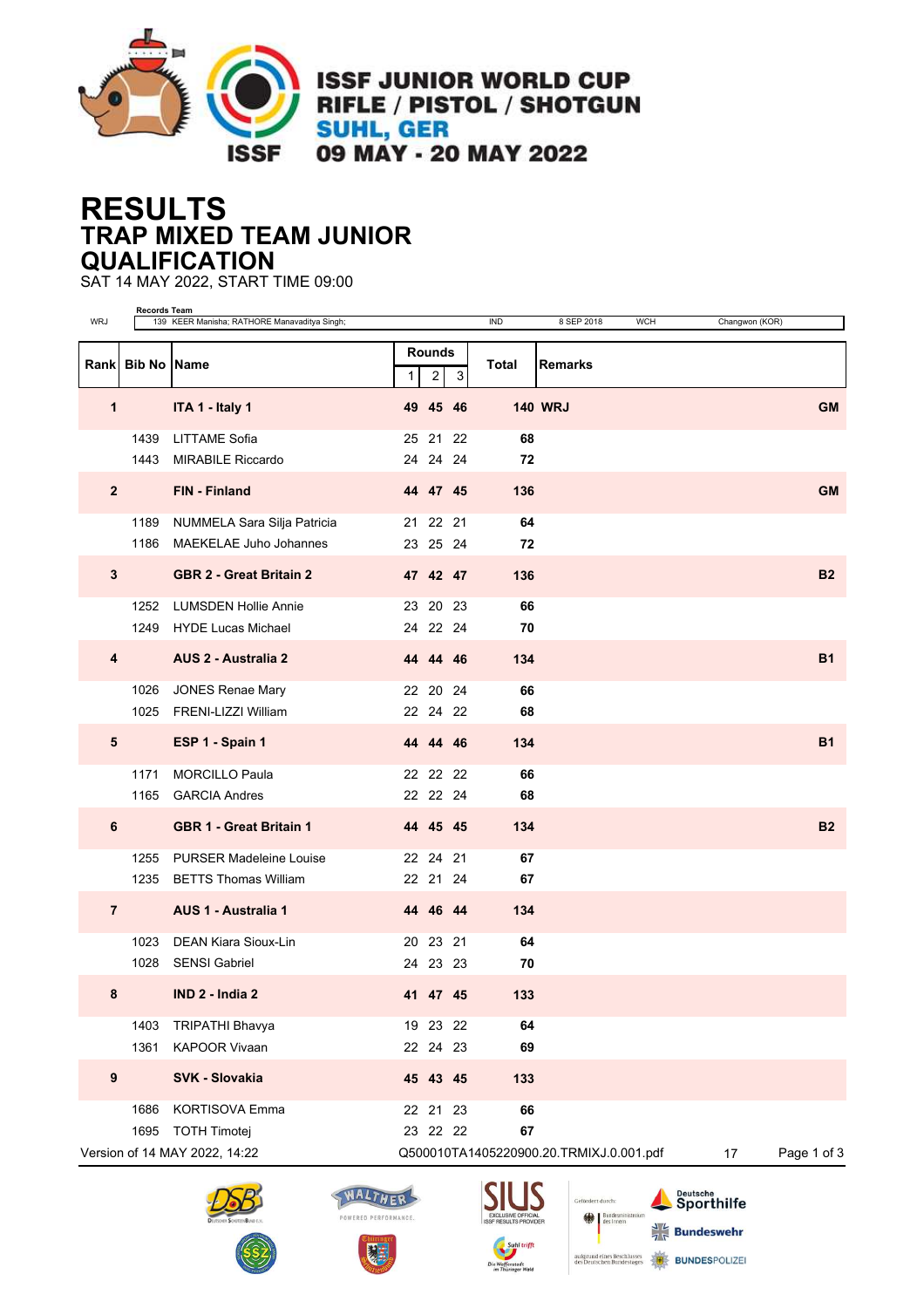|                   | Rank Bib No Name |                                                            | $\mathbf{1}$ | Rounds<br>$\overline{\mathbf{c}}$ | 3 | <b>Total</b> | <b>Remarks</b>         |
|-------------------|------------------|------------------------------------------------------------|--------------|-----------------------------------|---|--------------|------------------------|
| 10                |                  | <b>USA 2 - United States 2</b>                             |              | 44 45 44                          |   | 133          |                        |
|                   |                  | 1748 HIGH Bethany<br>1746 CARVALHO Emilio Ernest           |              | 20 21 20<br>24 24 24              |   | 61<br>72     |                        |
| 11                |                  | IND 1 - India 1                                            |              | 43 45 44                          |   | 132          |                        |
|                   |                  | 1358 HARIS Sabeera Haris<br>1404 TYAGI Arya Vansh          |              | 23 22 22<br>20 23 22              |   | 67<br>65     |                        |
| $12 \overline{ }$ |                  | <b>USA 3 - United States 3</b>                             |              | 44 44 43                          |   |              | 131 Q only             |
|                   |                  | 1754 PHILLIPS Ryann Paige<br>1751 KUTZ Matthew Christian   |              | 23 20 21<br>21 24 22              |   |              | 64 Q only<br>67 Q only |
| 13                |                  | <b>USA 1 - United States 1</b>                             |              | 40 43 47                          |   | 130          |                        |
|                   | 1756             | 1750 KRIEGER Sydney Marie<br><b>THOMPSON Lance Patrick</b> |              | 17 20 22<br>23 23 25              |   | 59<br>71     |                        |
| 14                |                  | GER 1 - Germany 1                                          |              | 42 42 46                          |   | 130          |                        |
|                   | 1293             | 1316 WEBER Sofia<br>JOHN Marius Josef Erik                 |              | 18 20 24<br>24 22 22              |   | 62<br>68     |                        |
| 15                |                  | FRA 2 - France 2                                           |              | 40 46 44                          |   | 130          |                        |
|                   |                  | 1208 FROMENT Oriane Monique Raymonde<br>1212 HAENEL Charly |              | 20 25 21<br>20 21 23              |   | 66<br>64     |                        |
| 16                |                  | <b>BRA - Brazil</b>                                        |              | 42 44 43                          |   | 129          |                        |
|                   | 1064             | <b>DARUICH Hanna</b><br>1065 DARUICH Hussein               |              | 18 23 21<br>24 21 22              |   | 62<br>67     |                        |
| 17                |                  | ITA 2 - Italy 2                                            |              | 45 39 44                          |   | 128          |                        |
|                   | 1431             | 1447 PATERA Marika<br>DAMBROSI Matteo                      |              | 22 17 21<br>23 22 23              |   | 60<br>68     |                        |
| 18                |                  | ESP 2 - Spain 2                                            |              | 45 40 43                          |   | 128          |                        |
|                   |                  | 1174 PONTES VILLARRUBIA Noelia                             |              | 23 19 23                          |   | 65           |                        |
| 19                |                  | 1167 JIMENEZ LOPEZ Rafael<br>FRA 1 - France 1              |              | 22 21 20<br>44 42 41              |   | 63<br>127    |                        |
|                   | 1221             | PALMIERO Sorenza                                           |              | 20 22 19                          |   | 61           |                        |
| 20                | 1197             | <b>AGEZ Thomas</b><br><b>GER 2 - Germany 2</b>             |              | 24 20 22<br>43 40 43              |   | 66<br>126    |                        |
|                   | 1291             | <b>HUBBERMANN Lena</b>                                     |              | 20 19 20                          |   | 59           |                        |
|                   | 1294             | JOHN Moritz Alfred Paul                                    |              | 23 21 23                          |   | 67           |                        |
| 21                | 1101             | <b>CZE 1 - Czech Republic 1</b><br><b>HRDLICKOVA Zina</b>  |              | 43 40 42<br>22 21 21              |   | 125<br>64    |                        |
|                   |                  | 1102 KOSTELECKY Jacub                                      |              | 21 19 21                          |   | 61           |                        |



Version of 14 MAY 2022, 14:22 Q500010TA1405220900.20.TRMIXJ.0.001.pdf 17 Page 2 of 3

Gefördert durch:

Bundesmin

aufgrund eines Beschlusses<br>des Deutschen Bundestages

Deutsche<br>Sporthilfe

 $\frac{1}{16}$  Bundeswehr

**BUNDESPOLIZE** 



新